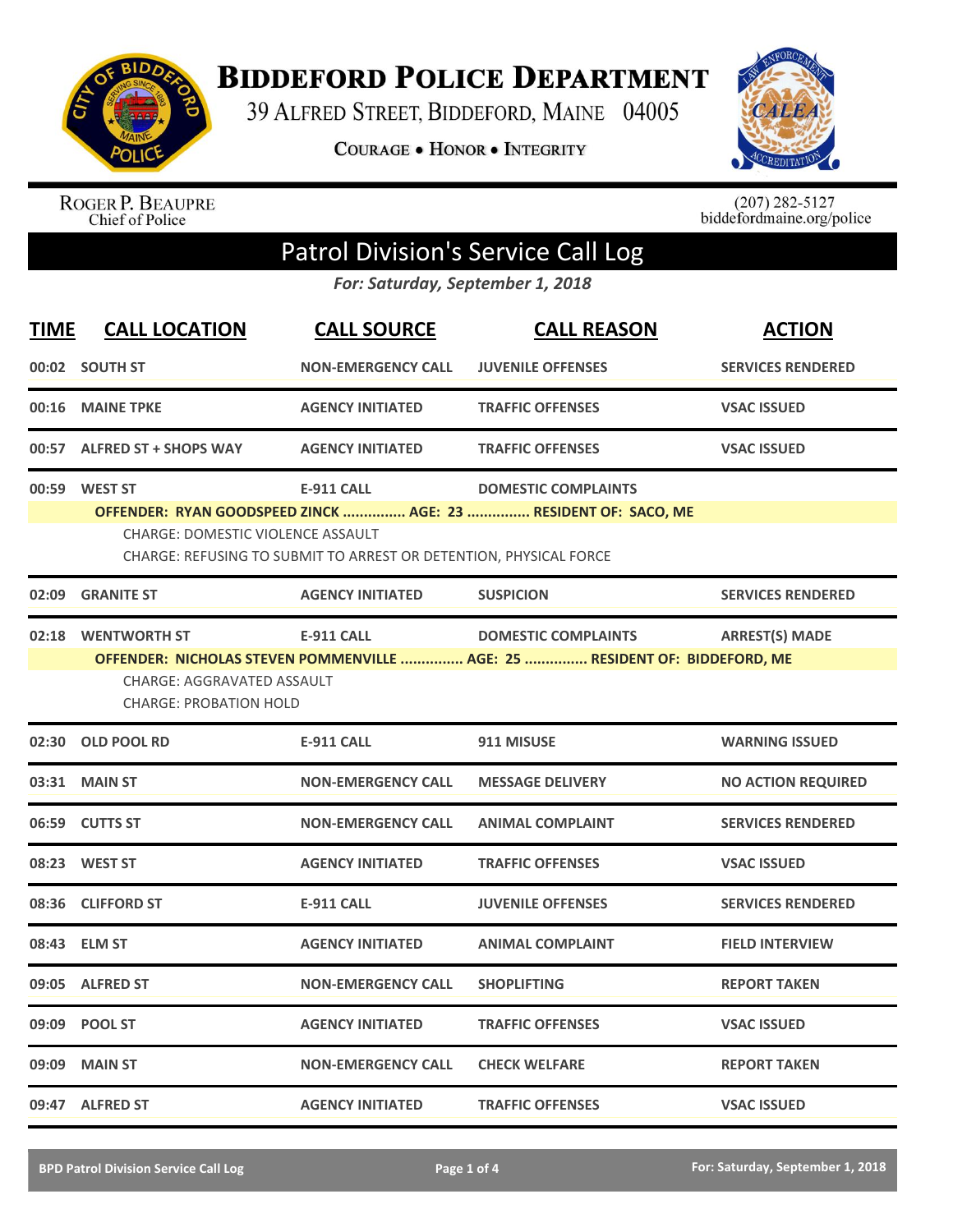| <b>TIME</b> | <b>CALL LOCATION</b>      | <b>CALL SOURCE</b>        | <b>CALL REASON</b>                             | <b>ACTION</b>                |
|-------------|---------------------------|---------------------------|------------------------------------------------|------------------------------|
|             | 09:51 MAIN ST             | <b>NON-EMERGENCY CALL</b> | <b>DOMESTIC COMPLAINTS</b>                     | <b>NO VIOLATION</b>          |
|             | 10:31 HILLS BEACH RD      | <b>AGENCY INITIATED</b>   | <b>TRAFFIC OFFENSES</b>                        | <b>WARNING ISSUED</b>        |
|             | 10:44 EMERY ST            | <b>NON-EMERGENCY CALL</b> | PHONE INTERFERING W/ALARMPA NO ACTION REQUIRED |                              |
| 11:00       | <b>POOL ST</b>            | <b>NON-EMERGENCY CALL</b> | <b>CRIMINAL MISCHIEF</b>                       | <b>REPORT TAKEN</b>          |
|             | 11:17 MARINER WAY         | <b>NON-EMERGENCY CALL</b> | <b>ARTICLES LOST/FOUND</b>                     | <b>REPORT TAKEN</b>          |
|             | 11:28 WEST ST             | <b>NON-EMERGENCY CALL</b> | <b>DV NOTIFICATION</b>                         | <b>SERVICES RENDERED</b>     |
|             | 11:31 ORCHARD ST          | <b>AGENCY INITIATED</b>   | <b>ANIMAL COMPLAINT</b>                        | <b>NEGATIVE CONTACT</b>      |
|             | 11:36 ALFRED ST           | <b>NON-EMERGENCY CALL</b> | <b>COURT ORDERED CHECK IN</b>                  | <b>SERVICES RENDERED</b>     |
| 11:57       | <b>BEACH HOUSE LN</b>     | <b>NON-EMERGENCY CALL</b> | <b>THEFT</b>                                   | <b>REPORT TAKEN</b>          |
| 12:08       | <b>POOL ST</b>            | <b>AGENCY INITIATED</b>   | <b>OPER AFTER SUSPENSION</b>                   | <b>CITATION ISSUED</b>       |
|             | 12:09 PIKE ST + POOL ST   | <b>NON-EMERGENCY CALL</b> | <b>CODES ENFORCEMENT</b>                       | <b>REFERRED OTHER AGENCY</b> |
| 12:20       | <b>LINCOLN ST</b>         | <b>E-911 CALL</b>         | 911 MISUSE                                     | <b>NO ACTION REQUIRED</b>    |
| 12:21       | <b>LINCOLN ST</b>         | <b>E-911 CALL</b>         | 911 MISUSE                                     | <b>NO ACTION REQUIRED</b>    |
|             | 12:32 PROSPECT ST         | <b>AGENCY INITIATED</b>   | <b>PAPERWORK</b>                               | <b>PAPERWORK NOT SERVED</b>  |
|             | 12:33 ELM ST              | <b>AGENCY INITIATED</b>   | <b>TRAFFIC OFFENSES</b>                        | <b>NO ACTION REQUIRED</b>    |
|             | 12:37 ALFRED ST           | <b>WALK-IN AT STATION</b> | <b>COURT ORDERED CHECK IN</b>                  | <b>NO VIOLATION</b>          |
|             | 12:38 LINCOLN ST          | <b>E-911 CALL</b>         | 911 MISUSE                                     | <b>NO ACTION REQUIRED</b>    |
|             | 12:41 SIMARD AVE          | <b>AGENCY INITIATED</b>   | <b>ANIMAL COMPLAINT</b>                        | <b>SERVICES RENDERED</b>     |
|             | 12:49 ORCHARD ST          | <b>NON-EMERGENCY CALL</b> | <b>DISTURBANCE / NOISE</b>                     | <b>WARNING ISSUED</b>        |
|             | 12:51 POOL ST             | <b>AGENCY INITIATED</b>   | <b>TRAFFIC OFFENSES</b>                        | <b>WARNING ISSUED</b>        |
|             | 14:16 ALFRED ST           | <b>NON-EMERGENCY CALL</b> | <b>DV NOTIFICATION</b>                         | <b>NO ACTION REQUIRED</b>    |
|             | 14:27 SOUTH ST + ELM ST   | <b>NON-EMERGENCY CALL</b> | <b>LIGHTS MALFUNCTION</b>                      | <b>REFERRED OTHER AGENCY</b> |
|             | 14:33 CHAPEL ST           | <b>NON-EMERGENCY CALL</b> | <b>ANIMAL COMPLAINT</b>                        | <b>SERVICES RENDERED</b>     |
|             | 14:44 SOUTH ST + GREEN ST | <b>AGENCY INITIATED</b>   | <b>TRAFFIC OFFENSES</b>                        | <b>VSAC ISSUED</b>           |
|             | 15:06 BEACON AVE          | <b>AGENCY INITIATED</b>   | <b>PAPERWORK</b>                               | <b>NEGATIVE CONTACT</b>      |
|             | 15:27 BOULDER WAY         | <b>NON-EMERGENCY CALL</b> | <b>ARTICLES LOST/FOUND</b>                     | <b>SERVICES RENDERED</b>     |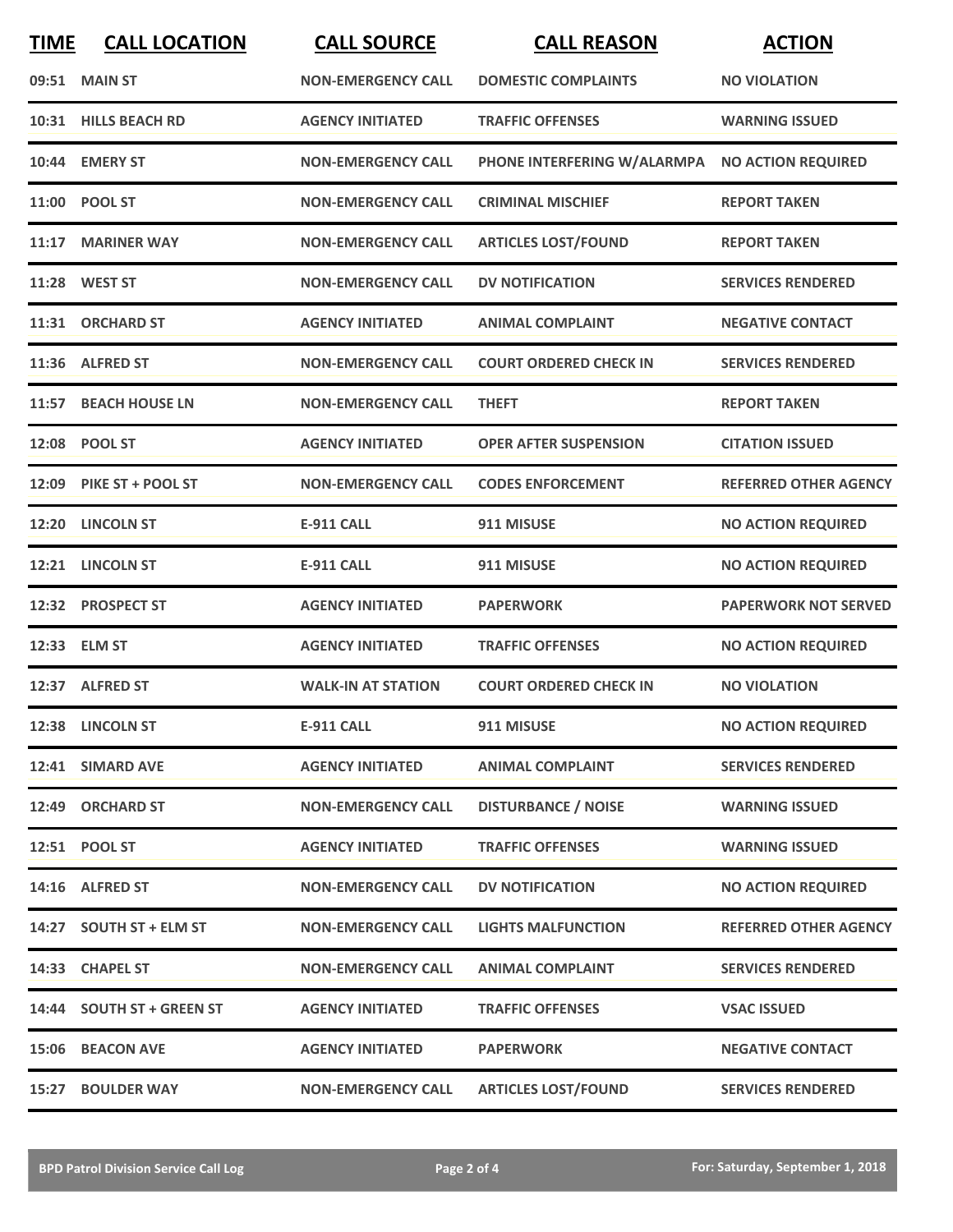| <b>DISTURBANCE / NOISE</b><br>15:32 POOL ST<br><b>NON-EMERGENCY CALL</b><br><b>WARNING ISSUED</b><br>16:02 PIKE ST + WATER ST<br><b>AGENCY INITIATED</b><br><b>TRAFFIC OFFENSES</b><br><b>WARNING ISSUED</b><br>16:11 BOULDER WAY<br><b>E-911 CALL</b><br>911 MISUSE<br>16:25 ELM ST<br><b>AGENCY INITIATED</b><br><b>SUSPICION</b><br>16:47 UNION ST<br><b>NON-EMERGENCY CALL</b><br><b>THEFT</b><br><b>REPORT TAKEN</b><br>16:58 WATER ST + PIKE ST<br><b>TRAFFIC OFFENSES</b><br><b>AGENCY INITIATED</b><br><b>WARNING ISSUED</b><br>17:09 BIDDEFORD GATEWAY CTR<br><b>NON-EMERGENCY CALL</b><br><b>SHOPLIFTING</b><br><b>CITATION ISSUED</b><br>OFFENDER: GARY WALTER ZYSKOWSKI  AGE: 34  RESIDENT OF: WELLS, ME<br>CHARGE: THEFT BY UNAUTHORIZED TAKING OR TRANSFER<br>CHARGE: VIOLATING CONDITION OF RELEASE<br>17:26 ELM ST + CENTER ST<br><b>AGENCY INITIATED</b><br><b>TRAFFIC OFFENSES</b><br><b>WARNING ISSUED</b><br>18:05 MAIN ST + ADAMS ST<br><b>AGENCY INITIATED</b><br><b>TRAFFIC OFFENSES</b><br><b>WARNING ISSUED</b><br>18:18 WENTWORTH ST<br>NON-EMERGENCY CALL CRIMINAL MISCHIEF<br><b>CITATION ISSUED</b><br>OFFENDER: TAMMY A BELANGER  AGE: 42  RESIDENT OF: BIDDEFORD, ME<br><b>CHARGE: CRIMINAL MISCHIEF</b><br><b>CHARGE: VIOLATING CONDITION OF RELEASE</b><br>18:19 MAIN ST + LINCOLN ST<br><b>TRAFFIC OFFENSES</b><br><b>AGENCY INITIATED</b><br><b>WARNING ISSUED</b><br><b>AGENCY INITIATED</b><br><b>SUSPICION</b><br>18:29 ELM ST<br><b>19:06 MAIN ST</b><br><b>WALK-IN AT STATION</b><br><b>LIQUOR LAW VIOLATION</b><br><b>CITATION ISSUED</b><br>OFFENDER: ELIZABETH TREMBLAY  AGE: 61  RESIDENT OF: BIDDEFORD, ME<br><b>CHARGE: DRINKING IN PUBLIC</b><br>19:19 ANDREWS RD<br><b>E-911 CALL</b><br>911 MISUSE<br>19:36 ST MARYS ST<br><b>NON-EMERGENCY CALL</b><br><b>MOTOR VEHICLE THEFT</b><br>19:41 POOL ST<br><b>AGENCY INITIATED</b><br><b>TRAFFIC OFFENSES</b><br><b>WARNING ISSUED</b><br><b>20:12 MAIN ST</b><br><b>AGENCY INITIATED</b><br><b>TRESPASSING</b><br>20:17 POOL ST<br><b>NON-EMERGENCY CALL</b><br><b>ALL OTHER</b><br>20:24 ALFRED ST<br><b>WALK-IN AT STATION</b><br><b>ASSAULT</b><br><b>FIELD INTERVIEW</b><br><b>BOULDER WAY</b><br>911 MISUSE<br>20:29<br><b>E-911 CALL</b><br>20:59 SOUTH ST<br><b>NON-EMERGENCY CALL</b><br><b>PARKING COMPLAINT</b> | <b>TIME</b> | <b>CALL LOCATION</b>       | <b>CALL SOURCE</b>        | <b>CALL REASON</b> | <b>ACTION</b>                |
|-------------------------------------------------------------------------------------------------------------------------------------------------------------------------------------------------------------------------------------------------------------------------------------------------------------------------------------------------------------------------------------------------------------------------------------------------------------------------------------------------------------------------------------------------------------------------------------------------------------------------------------------------------------------------------------------------------------------------------------------------------------------------------------------------------------------------------------------------------------------------------------------------------------------------------------------------------------------------------------------------------------------------------------------------------------------------------------------------------------------------------------------------------------------------------------------------------------------------------------------------------------------------------------------------------------------------------------------------------------------------------------------------------------------------------------------------------------------------------------------------------------------------------------------------------------------------------------------------------------------------------------------------------------------------------------------------------------------------------------------------------------------------------------------------------------------------------------------------------------------------------------------------------------------------------------------------------------------------------------------------------------------------------------------------------------------------------------------------------------------------------------------------------------------------------------------------------------------------------------------------------------------------------------------------------------------------|-------------|----------------------------|---------------------------|--------------------|------------------------------|
|                                                                                                                                                                                                                                                                                                                                                                                                                                                                                                                                                                                                                                                                                                                                                                                                                                                                                                                                                                                                                                                                                                                                                                                                                                                                                                                                                                                                                                                                                                                                                                                                                                                                                                                                                                                                                                                                                                                                                                                                                                                                                                                                                                                                                                                                                                                         |             |                            |                           |                    |                              |
|                                                                                                                                                                                                                                                                                                                                                                                                                                                                                                                                                                                                                                                                                                                                                                                                                                                                                                                                                                                                                                                                                                                                                                                                                                                                                                                                                                                                                                                                                                                                                                                                                                                                                                                                                                                                                                                                                                                                                                                                                                                                                                                                                                                                                                                                                                                         |             |                            |                           |                    |                              |
|                                                                                                                                                                                                                                                                                                                                                                                                                                                                                                                                                                                                                                                                                                                                                                                                                                                                                                                                                                                                                                                                                                                                                                                                                                                                                                                                                                                                                                                                                                                                                                                                                                                                                                                                                                                                                                                                                                                                                                                                                                                                                                                                                                                                                                                                                                                         |             |                            |                           |                    | <b>NEGATIVE CONTACT</b>      |
|                                                                                                                                                                                                                                                                                                                                                                                                                                                                                                                                                                                                                                                                                                                                                                                                                                                                                                                                                                                                                                                                                                                                                                                                                                                                                                                                                                                                                                                                                                                                                                                                                                                                                                                                                                                                                                                                                                                                                                                                                                                                                                                                                                                                                                                                                                                         |             |                            |                           |                    | <b>SERVICES RENDERED</b>     |
|                                                                                                                                                                                                                                                                                                                                                                                                                                                                                                                                                                                                                                                                                                                                                                                                                                                                                                                                                                                                                                                                                                                                                                                                                                                                                                                                                                                                                                                                                                                                                                                                                                                                                                                                                                                                                                                                                                                                                                                                                                                                                                                                                                                                                                                                                                                         |             |                            |                           |                    |                              |
|                                                                                                                                                                                                                                                                                                                                                                                                                                                                                                                                                                                                                                                                                                                                                                                                                                                                                                                                                                                                                                                                                                                                                                                                                                                                                                                                                                                                                                                                                                                                                                                                                                                                                                                                                                                                                                                                                                                                                                                                                                                                                                                                                                                                                                                                                                                         |             |                            |                           |                    |                              |
|                                                                                                                                                                                                                                                                                                                                                                                                                                                                                                                                                                                                                                                                                                                                                                                                                                                                                                                                                                                                                                                                                                                                                                                                                                                                                                                                                                                                                                                                                                                                                                                                                                                                                                                                                                                                                                                                                                                                                                                                                                                                                                                                                                                                                                                                                                                         |             |                            |                           |                    |                              |
|                                                                                                                                                                                                                                                                                                                                                                                                                                                                                                                                                                                                                                                                                                                                                                                                                                                                                                                                                                                                                                                                                                                                                                                                                                                                                                                                                                                                                                                                                                                                                                                                                                                                                                                                                                                                                                                                                                                                                                                                                                                                                                                                                                                                                                                                                                                         |             |                            |                           |                    |                              |
|                                                                                                                                                                                                                                                                                                                                                                                                                                                                                                                                                                                                                                                                                                                                                                                                                                                                                                                                                                                                                                                                                                                                                                                                                                                                                                                                                                                                                                                                                                                                                                                                                                                                                                                                                                                                                                                                                                                                                                                                                                                                                                                                                                                                                                                                                                                         |             |                            |                           |                    |                              |
|                                                                                                                                                                                                                                                                                                                                                                                                                                                                                                                                                                                                                                                                                                                                                                                                                                                                                                                                                                                                                                                                                                                                                                                                                                                                                                                                                                                                                                                                                                                                                                                                                                                                                                                                                                                                                                                                                                                                                                                                                                                                                                                                                                                                                                                                                                                         |             |                            |                           |                    |                              |
|                                                                                                                                                                                                                                                                                                                                                                                                                                                                                                                                                                                                                                                                                                                                                                                                                                                                                                                                                                                                                                                                                                                                                                                                                                                                                                                                                                                                                                                                                                                                                                                                                                                                                                                                                                                                                                                                                                                                                                                                                                                                                                                                                                                                                                                                                                                         |             |                            |                           |                    |                              |
|                                                                                                                                                                                                                                                                                                                                                                                                                                                                                                                                                                                                                                                                                                                                                                                                                                                                                                                                                                                                                                                                                                                                                                                                                                                                                                                                                                                                                                                                                                                                                                                                                                                                                                                                                                                                                                                                                                                                                                                                                                                                                                                                                                                                                                                                                                                         |             |                            |                           |                    | <b>NO ACTION REQUIRED</b>    |
|                                                                                                                                                                                                                                                                                                                                                                                                                                                                                                                                                                                                                                                                                                                                                                                                                                                                                                                                                                                                                                                                                                                                                                                                                                                                                                                                                                                                                                                                                                                                                                                                                                                                                                                                                                                                                                                                                                                                                                                                                                                                                                                                                                                                                                                                                                                         |             |                            |                           |                    |                              |
|                                                                                                                                                                                                                                                                                                                                                                                                                                                                                                                                                                                                                                                                                                                                                                                                                                                                                                                                                                                                                                                                                                                                                                                                                                                                                                                                                                                                                                                                                                                                                                                                                                                                                                                                                                                                                                                                                                                                                                                                                                                                                                                                                                                                                                                                                                                         |             |                            |                           |                    | <b>NO ACTION REQUIRED</b>    |
|                                                                                                                                                                                                                                                                                                                                                                                                                                                                                                                                                                                                                                                                                                                                                                                                                                                                                                                                                                                                                                                                                                                                                                                                                                                                                                                                                                                                                                                                                                                                                                                                                                                                                                                                                                                                                                                                                                                                                                                                                                                                                                                                                                                                                                                                                                                         |             |                            |                           |                    | <b>SERVICES RENDERED</b>     |
|                                                                                                                                                                                                                                                                                                                                                                                                                                                                                                                                                                                                                                                                                                                                                                                                                                                                                                                                                                                                                                                                                                                                                                                                                                                                                                                                                                                                                                                                                                                                                                                                                                                                                                                                                                                                                                                                                                                                                                                                                                                                                                                                                                                                                                                                                                                         |             |                            |                           |                    |                              |
|                                                                                                                                                                                                                                                                                                                                                                                                                                                                                                                                                                                                                                                                                                                                                                                                                                                                                                                                                                                                                                                                                                                                                                                                                                                                                                                                                                                                                                                                                                                                                                                                                                                                                                                                                                                                                                                                                                                                                                                                                                                                                                                                                                                                                                                                                                                         |             |                            |                           |                    | <b>TRANSPORT TO HOSPITAL</b> |
|                                                                                                                                                                                                                                                                                                                                                                                                                                                                                                                                                                                                                                                                                                                                                                                                                                                                                                                                                                                                                                                                                                                                                                                                                                                                                                                                                                                                                                                                                                                                                                                                                                                                                                                                                                                                                                                                                                                                                                                                                                                                                                                                                                                                                                                                                                                         |             |                            |                           |                    | <b>SERVICES RENDERED</b>     |
|                                                                                                                                                                                                                                                                                                                                                                                                                                                                                                                                                                                                                                                                                                                                                                                                                                                                                                                                                                                                                                                                                                                                                                                                                                                                                                                                                                                                                                                                                                                                                                                                                                                                                                                                                                                                                                                                                                                                                                                                                                                                                                                                                                                                                                                                                                                         |             |                            |                           |                    |                              |
|                                                                                                                                                                                                                                                                                                                                                                                                                                                                                                                                                                                                                                                                                                                                                                                                                                                                                                                                                                                                                                                                                                                                                                                                                                                                                                                                                                                                                                                                                                                                                                                                                                                                                                                                                                                                                                                                                                                                                                                                                                                                                                                                                                                                                                                                                                                         |             |                            |                           |                    | <b>SERVICES RENDERED</b>     |
|                                                                                                                                                                                                                                                                                                                                                                                                                                                                                                                                                                                                                                                                                                                                                                                                                                                                                                                                                                                                                                                                                                                                                                                                                                                                                                                                                                                                                                                                                                                                                                                                                                                                                                                                                                                                                                                                                                                                                                                                                                                                                                                                                                                                                                                                                                                         |             |                            |                           |                    | <b>PARKING TICKET ISSUED</b> |
|                                                                                                                                                                                                                                                                                                                                                                                                                                                                                                                                                                                                                                                                                                                                                                                                                                                                                                                                                                                                                                                                                                                                                                                                                                                                                                                                                                                                                                                                                                                                                                                                                                                                                                                                                                                                                                                                                                                                                                                                                                                                                                                                                                                                                                                                                                                         |             | 21:07 ELM ST + PRECOURT ST | <b>NON-EMERGENCY CALL</b> | <b>ROAD HAZARD</b> | <b>SERVICES RENDERED</b>     |